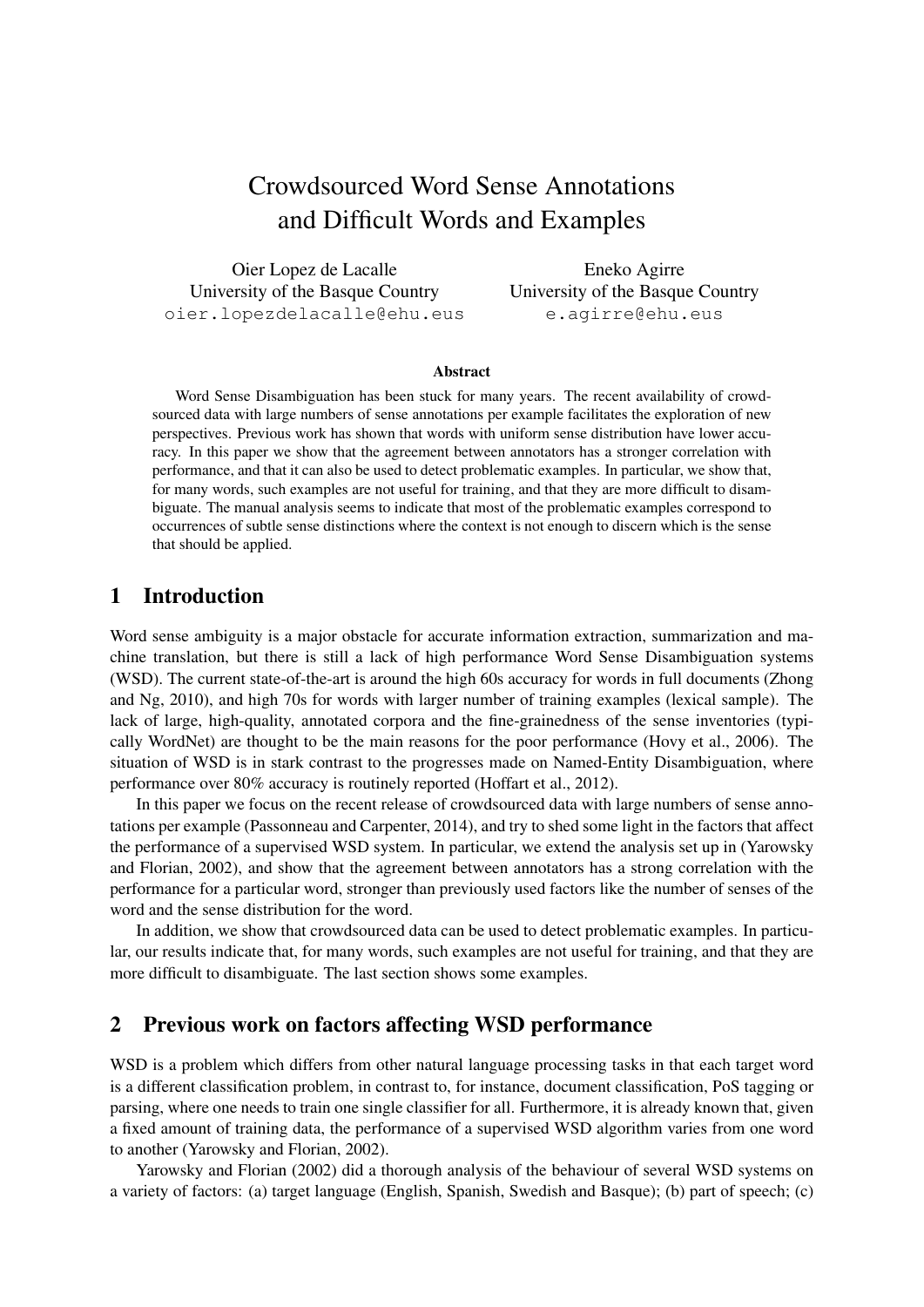sense granularity; (d) inclusion and exclusion of major feature classes; (e) variable context width (further broken down by part-of-speech of keyword); (f) number of training examples; (g) baseline probability of the most likely sense; (h) sense distributional entropy; (i) number of senses per keyword; (j) divergence between training and test data; (k) degree of (artificially introduced) noise in the training data; (l) the effectiveness of an algorithms confidence rankings. Their analysis was based on the annotated examples for a handful of words, as released in the SensEval2 lexical sample task (Edmonds and Cotton, 2001).

In particular they found that the performance of all systems decreased for words with higher number of senses (as opposed to words with few senses) and for those with more uniform distributions of senses (as opposed to words with skewed distributions of senses). The distribution of senses was measured using the entropy of the probability distribution of the senses, normalized by the number of senses<sup>1</sup>  $H_r(P) = H(P)/log_2(\#senses)$ , where  $H(P) = -\sum_{i \in senses} p(i)log_2p(i)$  (Yarowsky and Florian, 2002).

In this paper we quantify the correlation of those two factors with the performance of a WSD system, in order to compare their contribution. In addition, we analyse a new factor, agreement between annotators, which can be used not only to know which words are more difficult, but also to characterize which examples are more difficult to disambiguate. To our knowledge, this is the first work which quantifies the contribution of each of these factors towards the performance on WSD, and the only one which analyses example difficulty for WSD on empirical grounds.

Our work is also related to (Plank et al., 2014), which showed that multiple crowdsourced annotations of the same item allow to improve the performance in PoS tagging. They incorporate the uncertainty of the annotators into the loss function of the model by measuring the inter-annotator agreement on a small sample of data, with good results. Our work can be seen as preliminary evidence that such a method can be also applied to WSD.

### 3 Measuring annotation agreement

The corpus used in the experiments is a subset of MASC, the Manually Annotated Sub-Corpus of the Open American National Corpus (Ide et al., 2008), which contains a subsidiary word sense sentence corpus consisting of approximately one thousand sentences per word annotated with WordNet 3.0 sense labels (Passonneau et al., 2012). In this work we make use of a publicly available subset of 45 words (17 nouns, 19 verbs and 9 adjectives, see Table 4) that have been annotated, 1000 sentences per target word, using crowdsourcing (Passonneau and Carpenter, 2014). The authors collected between 20 and 25 labels for every sentence.

We measured annotation agreement using the multiple annotations in the corpus and calculate the annotation entropy of an example and word sense distribution entropy as follows. In annotation entropy, we use directly the true-category probabilities from Dawid and Sekene's model (Passonneau and Carpenter, 2014) associated to each example to measure its entropy (as defined in the previous section). The annotation entropy for a word is the average of the entropy for each example. In sense entropy, on the other hand, we measure the overall confusion among senses and based on confusion distribution we calculate the entropy of each word sense. Similarly, the sense entropy of a word is averaged over all word sense entropy measures.

#### 4 Annotation agreement explains word performance

We created a gold standard with a single sense per example, following (Passonneau and Carpenter, 2014), which use a probabilistic annotation model (Dawid and Skene, 1979). We split the 1000 examples for each word into development and test, sampling 85% (and 15% respectively) at random, preserving the overall sense distribution.

 $1$ The normalization ensures that the figure is comparable across words, as we divide by the maximum entropy for a word with that number of senses.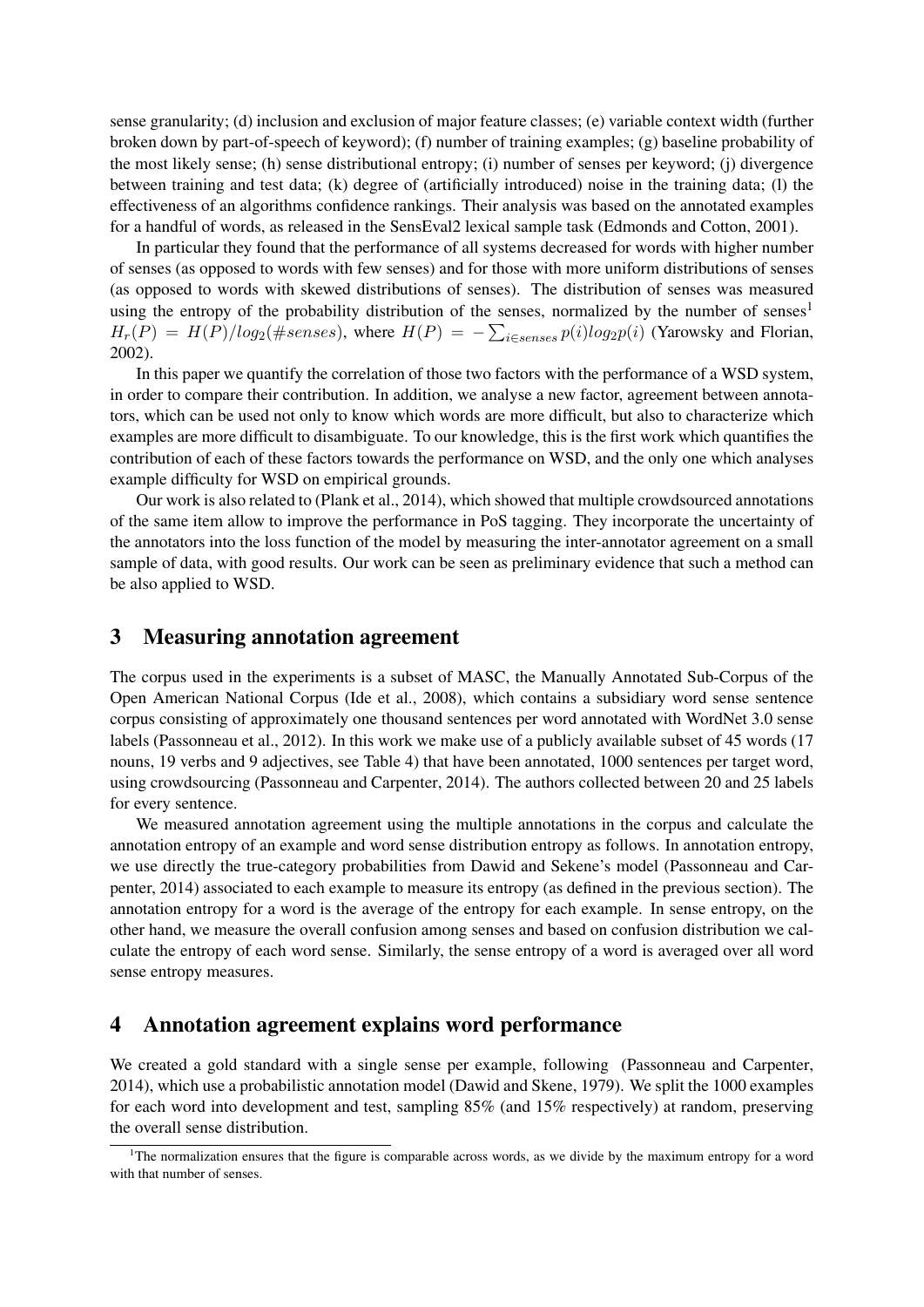

Figure 1: Scatterplots that show the correlation between the factors and accuracy. Each point corresponds to a word.

| <b>Regression Model</b> | $R^2$ | F-test       |
|-------------------------|-------|--------------|
| Number of senses        | 0.067 | $p = 0.085$  |
| Sense entropy           | 0.105 | $p = 0.017$  |
| Annotation entropy      | 0.123 | $p = 0.011$  |
| Full model              | 0.357 | $p = 0.0001$ |
| Full interaction        | 0.330 | $p = 0.002$  |

Table 1: Regression analysis summary. The first three rows refer to the simplest models, where each factor (annotation entropy, sense entropy and number of senses) is taken in isolation. The full model takes all three factors with no interaction, and the full interaction includes all three factors and interactions.  $R<sup>2</sup>$  and F-test indicate whether the model is fitted.

The Word Sense Disambiguation algorithm of choice is *It Makes Sense* (IMS) (Zhong and Ng, 2010), which reports the best WSD results to date. We used it out-of-the-box, using the default parametrization and built-in feature extraction. The system always returned an answer, so the accuracy, precision, recall and F1 score are equal.

As explored in (Yarowsky and Florian, 2002), the variability of the accuracy across words can be related to many factors, including the distribution of senses and the number of senses of the word in the dataset. In this work, we introduce annotation agreement to the analysis. Figure 1 shows how each factor is correlated with the performance of the IMS WSD system, along with the Pearson product-moment. The highest correlation with the performance is for annotation entropy (-0.38) and the lowest for the number of senses (-0.26), whilst sense entropy has slightly lower correlation (-0.35) than annotation entropy.

Table 4 shows the number of senses, entropy of sense distribution and the entropy of the annotation agreement for each of the 45 target words.

In addition, we performed regression analysis of the three factors, alone, and in combination. All in all, we fit 5 linear models: the simplest models take each factor alone in a simple linear model;  $2$  the full model uses the three factors as a linear combination with no interaction between the factors; the full interaction model also models pairwise and three-wise multiplications of the factors.<sup>3</sup>

Table 1 shows the main figures of the analysis. Regarding models with only one factor, the entropy of annotation agreement explains performance better than sense entropy and number of senses (the higher  $R<sup>2</sup>$  the better the model fits the data). Actually, the number of senses alone is not a significant factor that explains the difficulty of a word (t-test  $p > 0.05$ ), although in combination with the other factors it is a valuable information. Annotation agreement and the sense distribution do have a significant correlation according to the t-test.

<sup>&</sup>lt;sup>2</sup>The simplest linear regression model is typically formalized as follows:  $f = B_0 + B_1 \cdot factor_i + \epsilon$ 

<sup>&</sup>lt;sup>3</sup>This can be generalized as follows:  $f = B_0 + \sum_i B_i \cdot factor_i + \sum_j B_j \cdot interaction_j + \epsilon$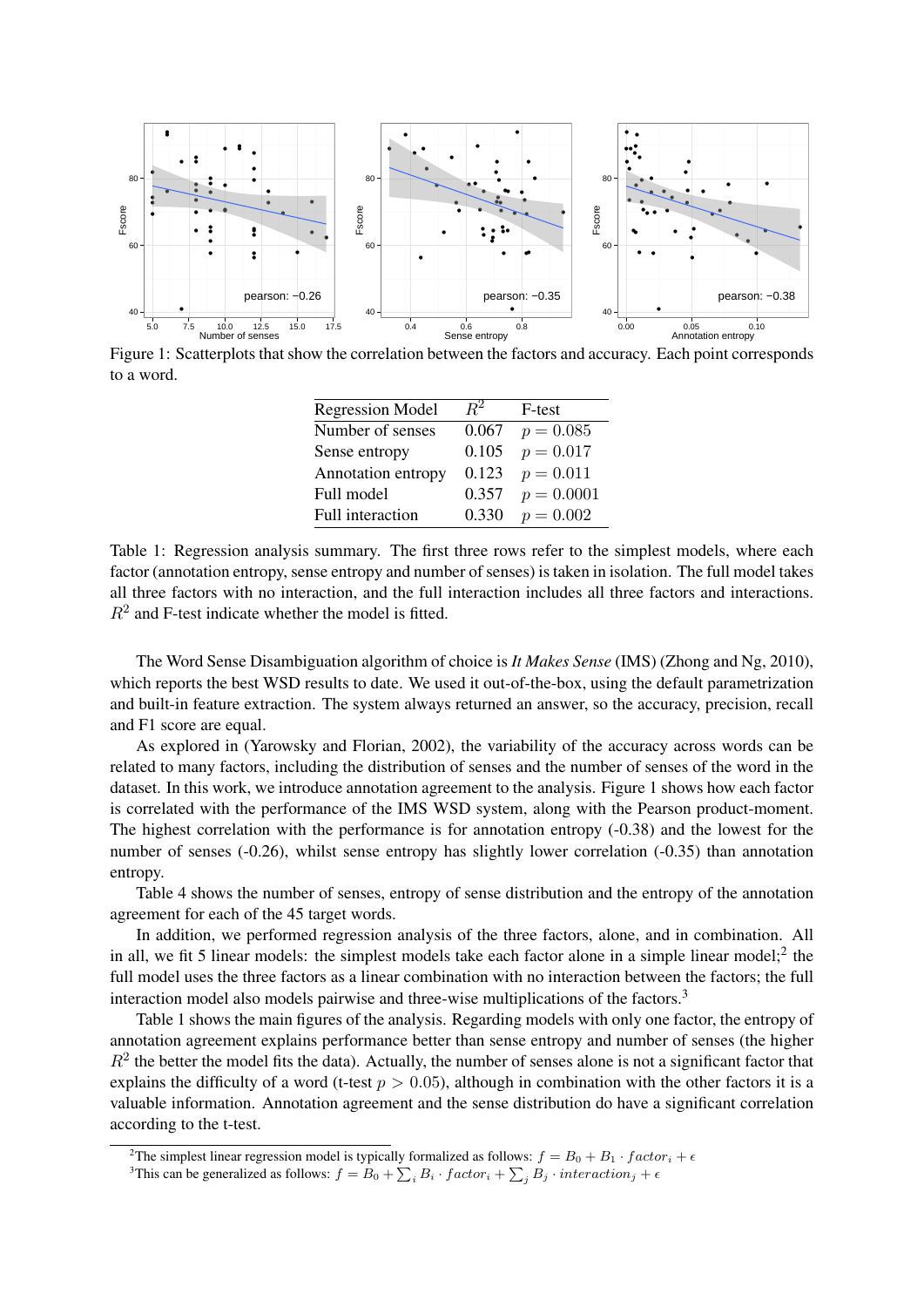| $no-filt$ | train-filt | test-filt | t&t-filt |
|-----------|------------|-----------|----------|
| 704       | 71 O       | 72 Z      | 733      |

Table 2: Average results for the 30 words which get improvement using thresholds. Legend (cf. Section 5): no-filt for using full train and test data, train-filt for filtered train, test-filt for filtered test, and t&t-filt for filtered train and test. See table 4 for statistics and results of individual words.

The results for the "full model" show that the three models are complementary, and that in combination they account for 35.7% of the variance of the WSD performance measured in Fscore (according to adjusted  $R^2$ ), with high significance. The analysis shows, as well, that the "full interaction" model does not explain the performance any better. Although this model is also significant (F-test  $p = 0.002$ ), the adjusted  $R^2$  is lower than in the "full model" (0.357 vs 0.330), showing that combining the factors without interactions is sufficient.<sup>4</sup>

#### 5 Annotation agreement characterizes problematic examples

Contrary to the sense distribution of a word, annotation agreement can be used to detect problematic examples. In particular, we show that, for many words, such examples are not useful for training, and that they are more difficult to disambiguate.

We explored the use of thresholds to ignore the training examples with highest annotation entropy per example. 15% of the train data was set aside for development, and the rest was used to train IMS. We tried several thresholds:  $0.5, 0.25, 0.1, 0.05, 0.01, 0.001$ . The lower the threshold the fewer examples to train (difficult examples have high entropy values). Table 4 in the appendix shows the thresholds which yield the best results on development data. Overall, In 15 out of the 45 words, the best results on development were obtained using all the data, but for the remaining 30, removing examples improved results on development. Incidentally, those 15 words tend to have lower annotation entropy than the 30 words.

Table 2 shows the results on test data for the 30 words that improve on development. The train-filt column shows the results when we remove the examples with less agreement from train. Note that the threshold was only applied to 30 words. The performance improvement over using the full train data is on 0.6 absolute for these 30 words. The improvement is concentrated on 12 words, as 9 words get equal, and 9 words get a decrease in performance. When we use the threshold set in development to remove examples with less agreement from test, the performance increases 1.8 (test-filt column in Table 2). In this case, 23 words get better performance, 4 equal, and 3 words get a decrease. Finally, when we train and test on examples below the threshold, the improvement on the 30 words amount to 2.9. 24 words get better performance, 4 equal, and only 2 words get a decrease.

#### 6 Examples

We sampled some problematic examples for the three words which attain the best improvement when removing examples from train with respect to the baseline: *tell*, *level* and *window*, in this order. Table 3 shows the 5 examples with highest annotation entropy for *tell*. The examples correspond to uses of *tell* where two fine-grained distinctions in WordNet<sup>5</sup> are hard to differentiate. A similar trend was observed for *level* and *window* (cf. Table 3), where the examples with high annotation entropy where also annotated with two fine-grained closely related senses. In all three words the examples corresponded to the two most frequent senses.

We had hypothesized two factors which could explain the high annotation entropy for some examples: the confusability among two senses of the word, and poor context for disambiguation. The manual

<sup>&</sup>lt;sup>4</sup>Note that we also tried using specific interactions, and none improved over not using interactions.

<sup>5</sup>http://wordnetweb.princeton.edu/perl/webwn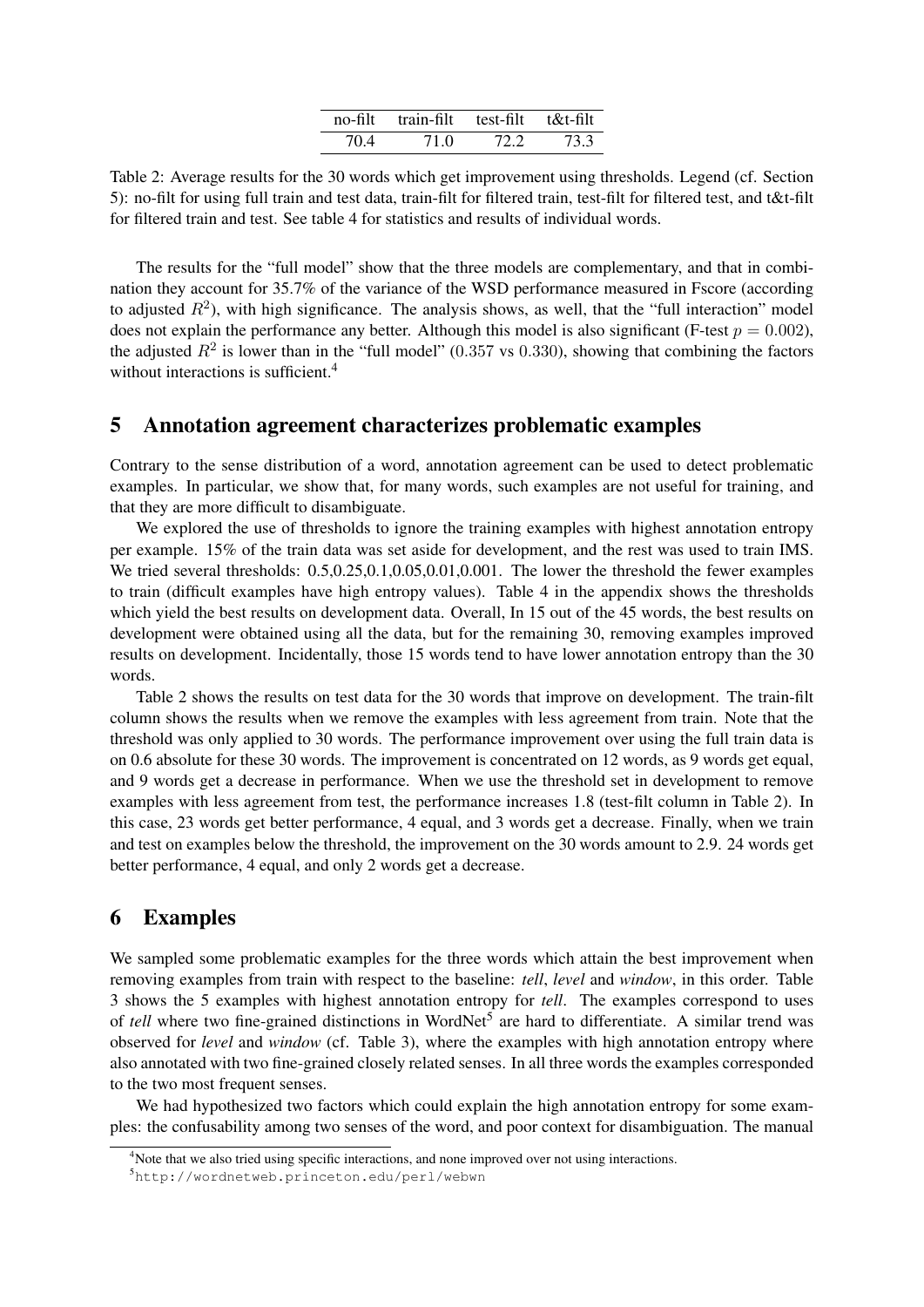| A university spokesperson <i>told#1</i> the Michigan Daily that the library             |
|-----------------------------------------------------------------------------------------|
| On Monday, Naumann <i>told#2</i> a Berlin radio station that he opposed the             |
| He <i>told#1</i> me that there is a "three strikes and you're out                       |
| Rumsfeld told#2 Bob Woodward that he had no recollection of Wolfowitz's                 |
| When teams made decisions about how to do their work, employees <i>told#1</i> us        |
| $tell#1$ : express in words                                                             |
| <i>tell#2</i> : let something be known                                                  |
| An even more striking <i>level#1</i> of B-cell clonal dominance and expansion           |
| can turn into anaphylaxis, where toxic <i>levels#2</i> of histamines                    |
| The expression <i>level#1</i> of the EP 2 receptor mRNA in these vessels was            |
| was found to be approximately 1.6 times the <i>level#2</i> of control.                  |
| the mean expression <i>level#1</i> of all genes was adjusted so that                    |
| <i>level#1</i> : a position on a scale of intensity or amount or quality                |
| <i>level#2</i> : a relative position or degree of value in a graded group               |
| The windows#6 to the rear of its faded Art Deco ground floor were designed by           |
| we actually took a screen uh door <i>window#6</i> off one of windows to try and allow   |
| is relieved by a shot of yellow flowers, visible through the <i>window#1</i> .          |
| and the neon bakery sign I can see from my office <i>window#6</i> often calls out to me |
| a small brush and uh try to keep the paint from dripping on the windows#6 and           |
| <i>window#1</i> : a framework of wood or metal that contains a glass window pane        |
| window#6: a pane of glass in a window                                                   |

Table 3: Five examples with highest annotation entropy for *tell*, *level* and *window*, annotated with senses. Corresponding definitions are also given.

inspection seems to indicate the the former is the main factor in play here, confounded by the fact that the context does not allow to properly distinguish the specific sense, leaving it underspecified.

### 7 Conclusions and future work

The recent availability of crowdsourced data with large numbers of sense annotations per example allows to explore new perspectives in WSD. Previous work has shown that words with uniform sense distribution have lower accuracy. In this paper we show that the agreement between annotators has a stronger correlation with performance, and that it can be used to detect problematic examples. In particular, we show that, for many words, such examples are not useful for training, and that they are more difficult to disambiguate. Manual analysis seems to indicate that most of the problematic examples correspond to occurrences of subtle sense distinctions, where the context is not enough to discern which is the sense that should be applied.

In the future, we would like to explore methods that exploit problematic examples. On the one hand removing problematic examples could improve sense clustering, and vice-versa, clustering could help reduce the number of problematic examples. On the other hand detecting problematic examples could be used to improve WSD systems, for instance, using more refined ML techniques like Plank et al. (2014) to treat low agreement examples sensibly, or detecting underspecified examples in test.

### Acknowledgements

This work was partially funded by MINECO (CHIST-ERA READERS project - PCIN-2013-002- C02- 01) and the European Commission (QTLEAP - FP7-ICT-2013.4.1-610516).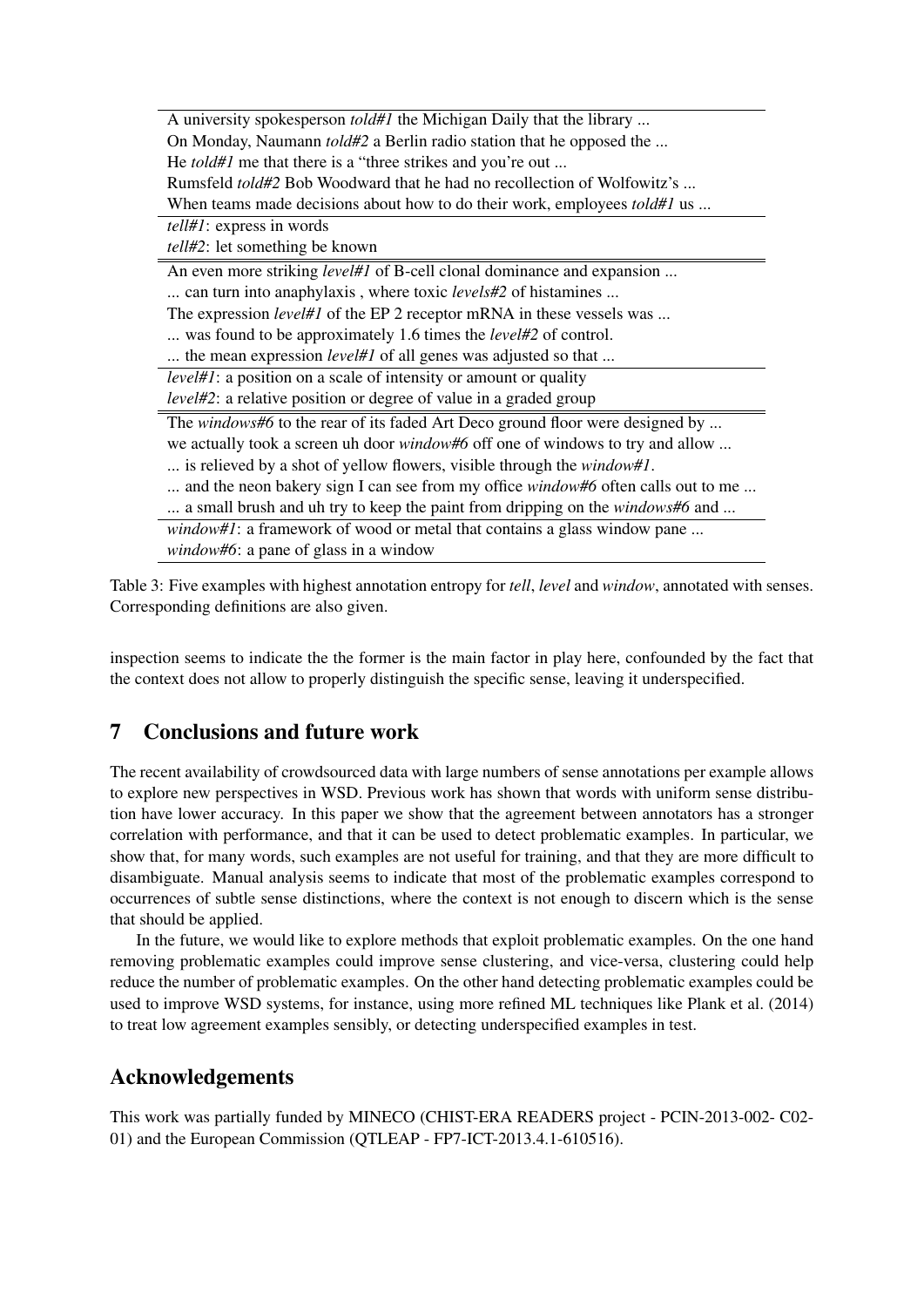### References

- Dawid, A. P. and A. M. Skene (1979). Maximum likelihood estimation of observer error-rates using the em algorithm. *Applied Statistics 28*(1), 20–28.
- Edmonds, P. and S. Cotton (2001). Senseval-2: Overview. In *The Proceedings of the Second International Workshop on Evaluating Word Sense Disambiguation Systems*, SENSEVAL '01, Stroudsburg, PA, USA, pp. 1–5. Association for Computational Linguistics.
- Hoffart, J., S. Seufert, D. B. Nguyen, M. Theobald, and G. Weikum (2012). Kore: Keyphrase overlap relatedness for entity disambiguation. In *Proceedings of the 21st ACM international conference on Information and knowledge management*, pp. 545554.
- Hovy, E., M. Marcus, M. Palmer, L. Ramshaw, and R. Weischedel (2006). Ontonotes: The 90 In *Proceedings of HLT-NAACL 2006*, pp. 57–60.
- Ide, N., C. Baker, C. Fellbaum, C. Fillmore, and R. Passonneau (2008, may). MASC: the Manually Annotated Sub-Corpus of American English. In *Proceedings of the Sixth International Conference on Language Resources and Evaluation (LREC'08)*, Marrakech, Morocco. European Language Resources Association (ELRA). http://www.lrec-conf.org/proceedings/lrec2008/.
- Passonneau, R. J., C. F. Baker, C. Fellbaum, and N. Ide (2012, may). The MASC word sense corpus. In N. C. C. Chair), K. Choukri, T. Declerck, M. U. Doan, B. Maegaard, J. Mariani, A. Moreno, J. Odijk, and S. Piperidis (Eds.), *Proceedings of the Eight International Conference on Language Resources and Evaluation (LREC'12)*, Istanbul, Turkey. European Language Resources Association (ELRA).
- Passonneau, R. J. and B. Carpenter (2014). The benefits of a model of annotation. *Transactions of the Association for Computational Linguistics 2*(1-9), 311–326.
- Plank, B., D. Hovy, and A. Søgaard (2014, April). Learning part-of-speech taggers with inter-annotator agreement loss. In *Proceedings of the 14th Conference of the European Chapter of the Association for Computational Linguistics*, Gothenburg, Sweden, pp. 742–751. Association for Computational Linguistics.
- Yarowsky, D. and R. Florian (2002). Evaluating sense disambiguation across diverse parameter spaces. *Natural Language Engineering 8*(4), 293–310.
- Zhong, Z. and H. T. Ng (2010). It makes sense: A wide-coverage word sense disambiguation system for free text. In *Proceedings of the ACL 2010 System Demonstrations*, Uppsala, Sweden, pp. 78–83.